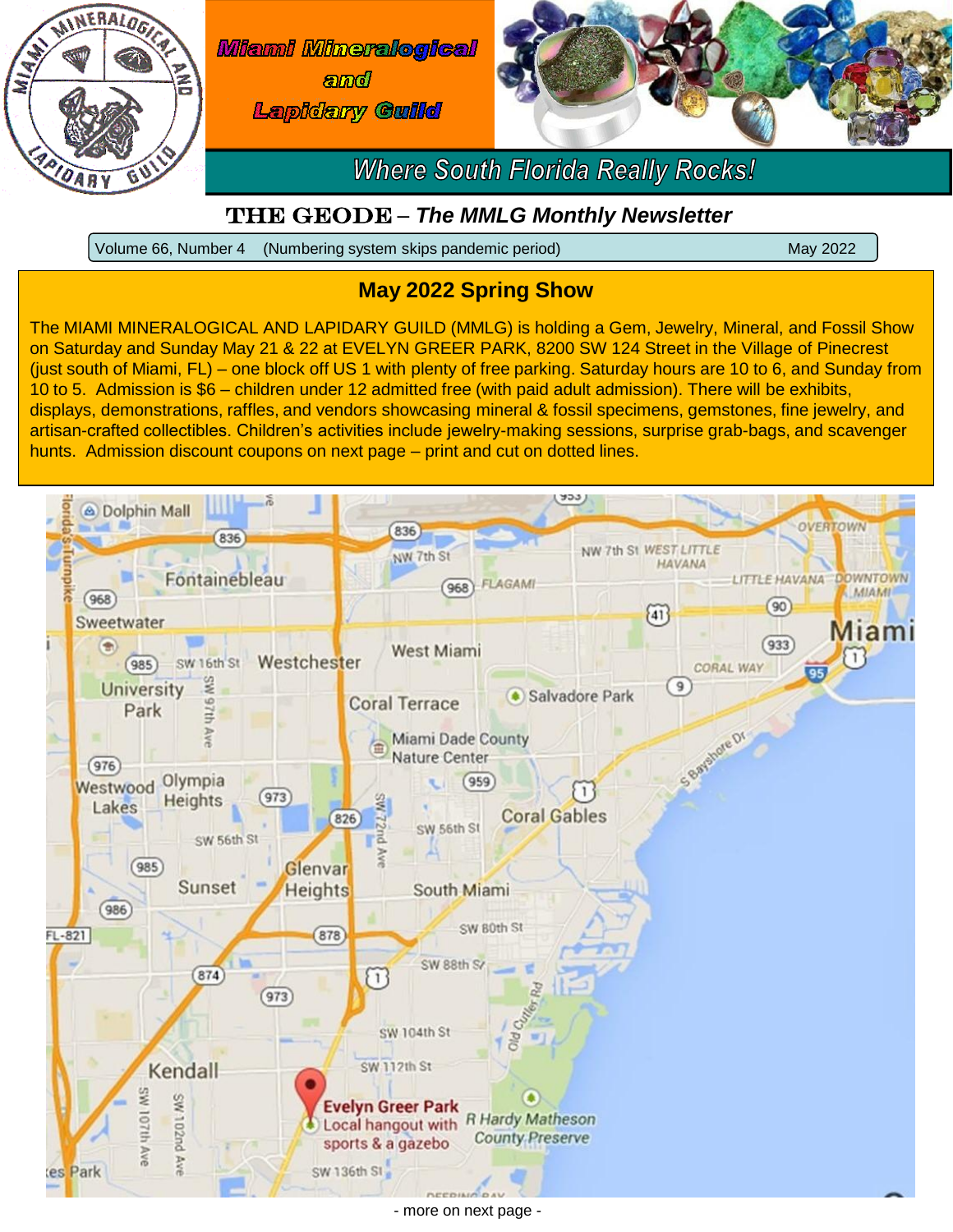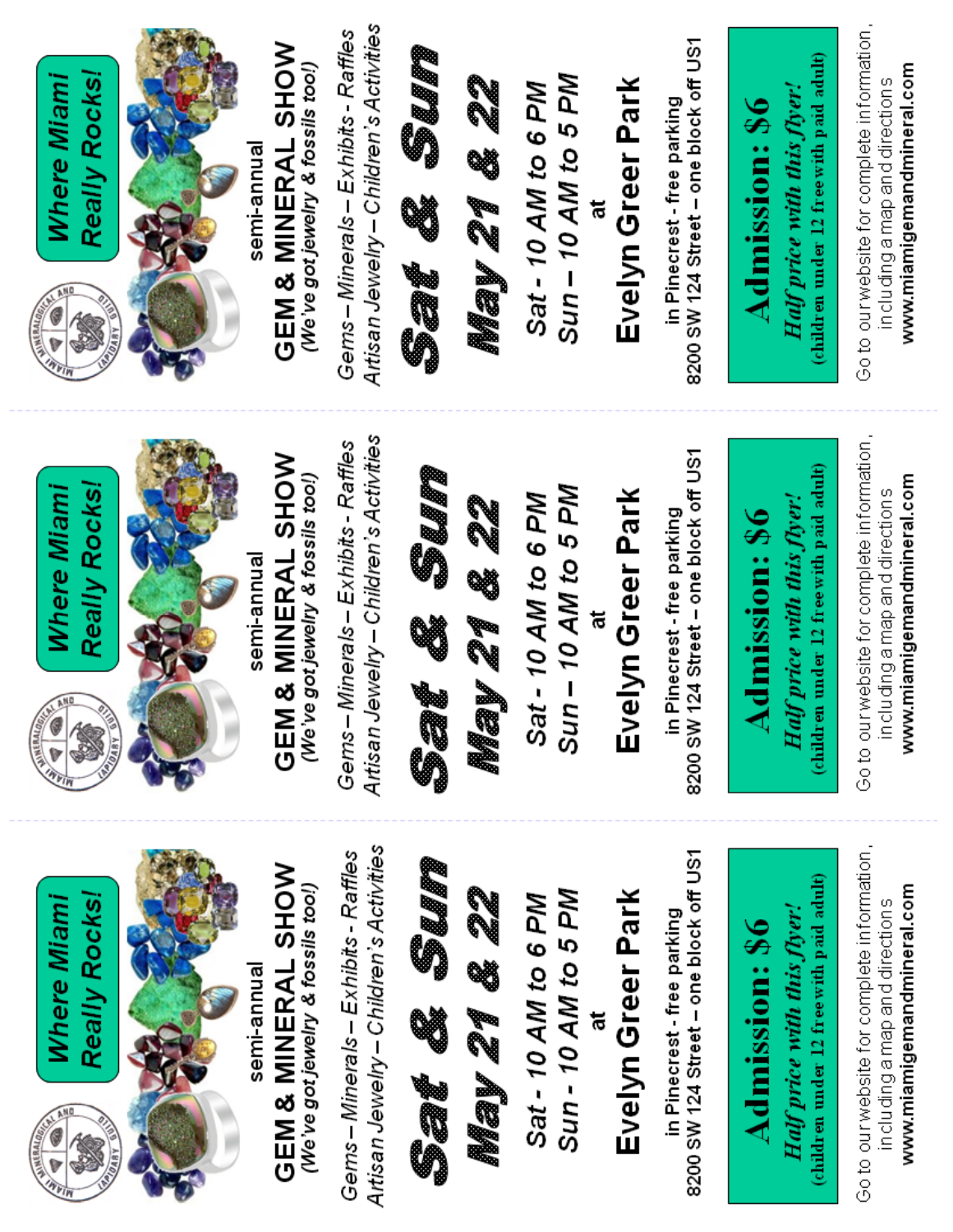

## **What are Agates?**

*"Agate is the banded form of the mineral chalcedony, which is a microcrystalline variety of quartz. Agate is the most varied and popular type of chalcedony, having many varieties on its own," according to minerals.net.*

*Beyond the formal definitions, agates are fun! They are common and abundant and can be collected almost anywhere. No matter where you live, there is probably an agate field within easy reach for a day trip.*

*Their abundance makes most agates inexpensive at rock shops and gem shows. Plus, they can be enjoyed "as is" or cut, crafted, and tumble polished into lapidary wonders.*

*What are agates? The perfect stones for the beginning collector!*

*How are Agates Formed?*

*The best thing about agates is the variety they show in colors and patterns. An agate may grow as an undifferentiated mass. It may be all one color, or it may have inclusions or colorful concentric bands.*

*Agates are most commonly found as nodules within the cavities of volcanic rocks. These cavities are formed from the gases trapped within the liquid volcanic material forming vesicles.[8] Cavities are then filled in with silica-rich fluids from the volcanic[8] material, layers are deposited on the walls of the cavity slowly working their way inwards.*

*Agates are primarily formed within volcanic and metamorphic rocks. The ornamental use of agate dates back to Ancient Greece in assorted jewelry and in the seal stones of Greek warriors.[3] Use of beads necklaces with pierced and polished agate goes further back to the 3rd millennium BCE in the Indus Valley Civilisation.*

*The decorative arts use it to make ornaments such as pins, brooches or other types of jewelry, paper knives, inkstands, marbles and seals. Agate is also still used today for decorative displays, cabochons, beads, carvings and Intarsia art as well as face-polished and tumble-polished specimens of varying size and origin.*